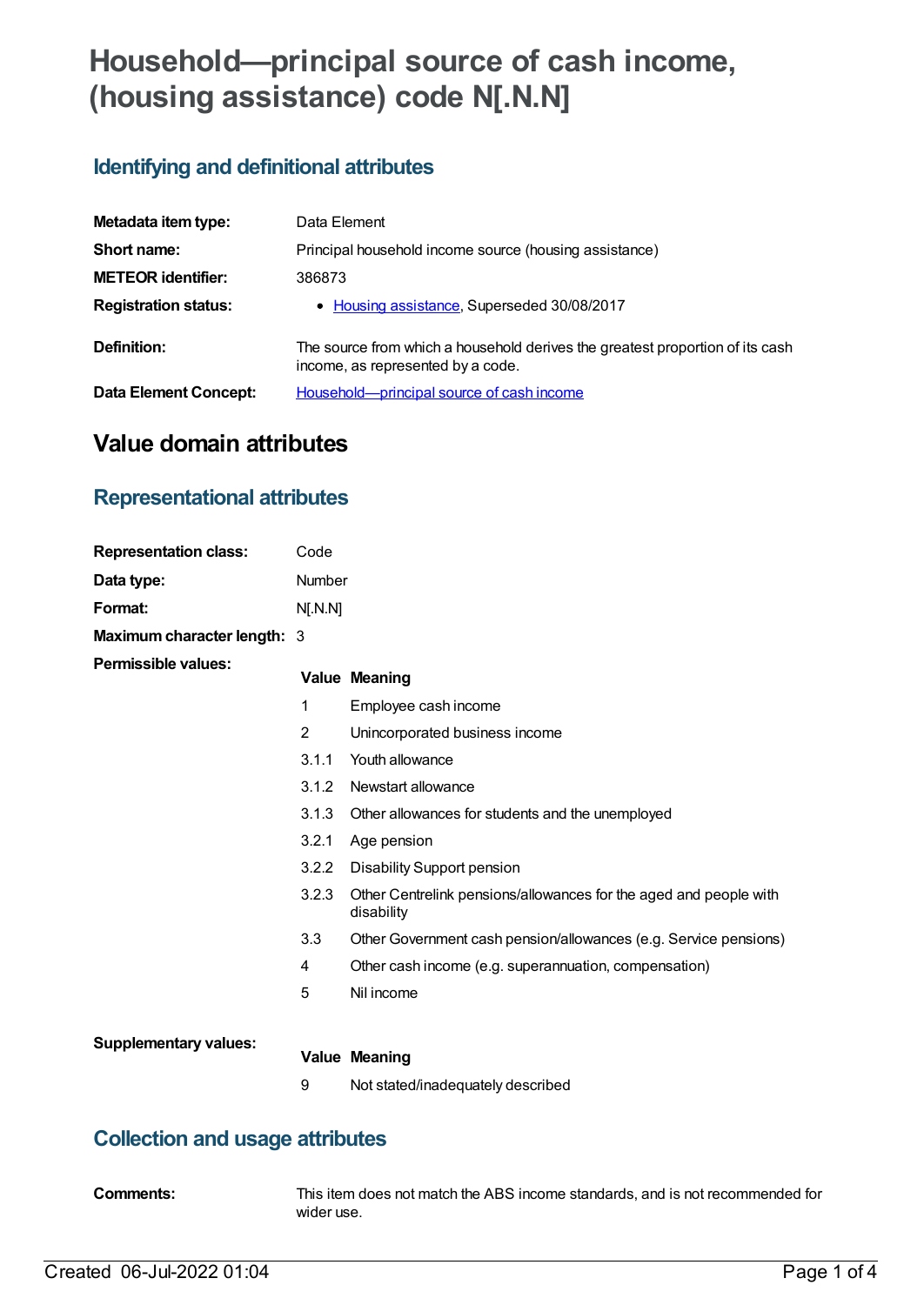#### **Source and reference attributes**

**Reference documents:** Based on Australian Bureau of Statistics. Standards for Social, Labour and Demographic Variables.

#### **Data element attributes**

# **Collection and usage attributes**

**Guide for use:** Income source is used to derive low income status of households and whether they may be eligible to receive Commonwealth Rent Assistance if the same household was living in the private rental market.

#### **Source and reference attributes**

| <b>Submitting organisation:</b> | National Housing Data Development Committee                                                                         |
|---------------------------------|---------------------------------------------------------------------------------------------------------------------|
| Origin:                         | Australian Bureau of Statistics. Standards for Social, Labour and Demographic<br>Variables. Viewed 3 November 2005. |

#### **Relational attributes**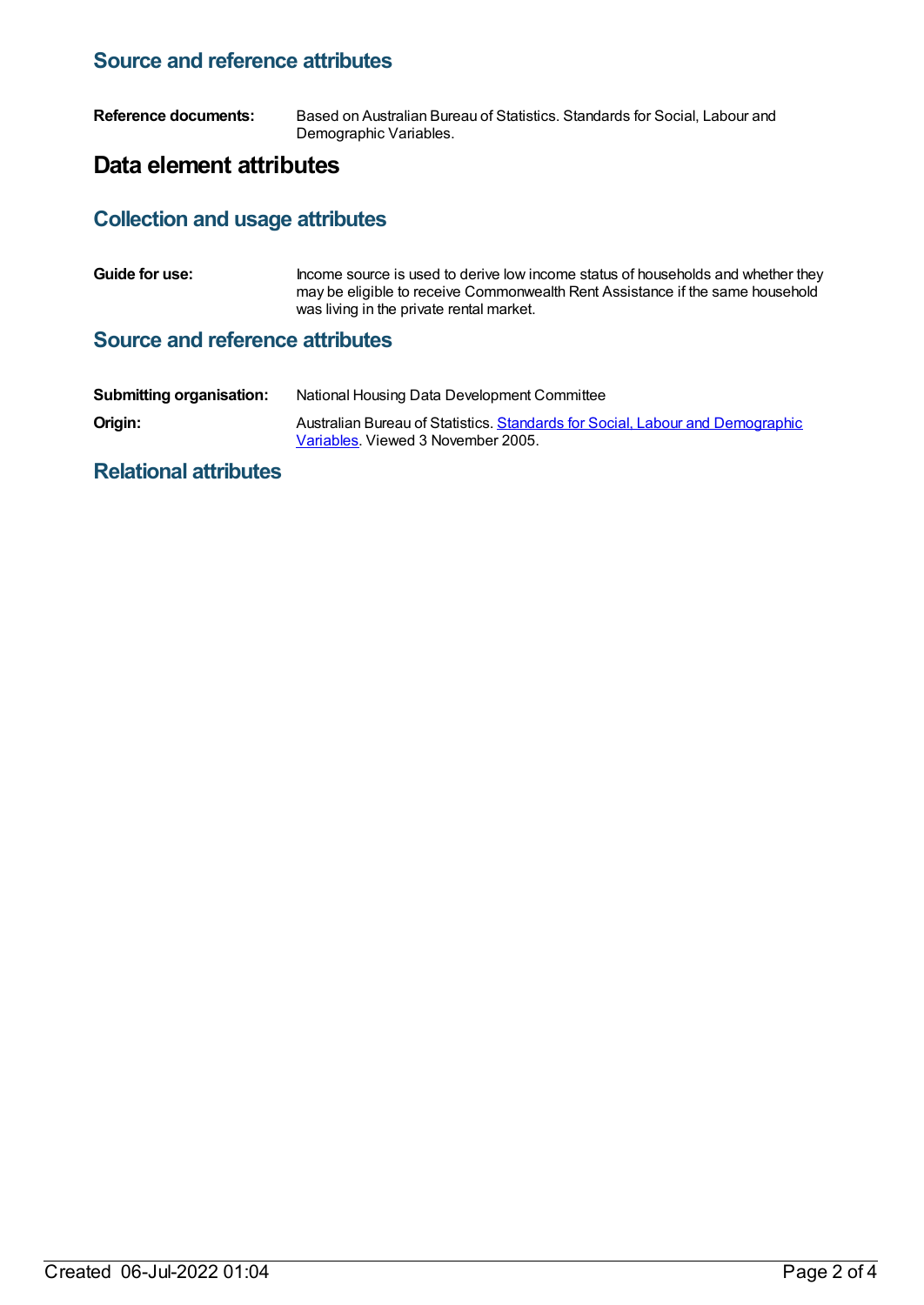#### **Related metadata references:**

See also [Household—assessable](https://meteor.aihw.gov.au/content/462194) income (weekly), total Australian currency N[NNNNN].NN

• Housing [assistance](https://meteor.aihw.gov.au/RegistrationAuthority/11), Superseded 30/08/2017

See also [Household—assessable](https://meteor.aihw.gov.au/content/595877) weekly income, total Australian currency N[NNNNN].NN

• Housing [assistance](https://meteor.aihw.gov.au/RegistrationAuthority/11), Standard 30/08/2017

See also Household-gross income (weekly), total Australian currency N[NNNNN].NN

• Housing [assistance](https://meteor.aihw.gov.au/RegistrationAuthority/11), Superseded 30/08/2017

See also [Household—gross](https://meteor.aihw.gov.au/content/607882) weekly income, total Australian currency N[NNNNN].NN

• Housing [assistance](https://meteor.aihw.gov.au/RegistrationAuthority/11), Standard 30/08/2017

See also **[Household—low](https://meteor.aihw.gov.au/content/302506) income status, code N** 

• Housing [assistance](https://meteor.aihw.gov.au/RegistrationAuthority/11), Retired 01/05/2013

Has been superseded by **[Household—principal](https://meteor.aihw.gov.au/content/608480) source of cash income**, housing assistance code N[.N.N]

• Housing [assistance](https://meteor.aihw.gov.au/RegistrationAuthority/11), Standard 30/08/2017

See also [Person—assessable](https://meteor.aihw.gov.au/content/595870) income (weekly), total Australian currency N[NNNNN].NN

• Housing [assistance](https://meteor.aihw.gov.au/RegistrationAuthority/11), Standard 30/08/2017

See also Person-assessable income (weekly), total Australian currency N[NNNNN].NN

• Housing [assistance](https://meteor.aihw.gov.au/RegistrationAuthority/11), Superseded 30/08/2017

See also Person-gross income (weekly), total Australian currency N[NNNNN].NN

- [Community](https://meteor.aihw.gov.au/RegistrationAuthority/1) Services (retired), Standard 06/02/2012
- [Disability](https://meteor.aihw.gov.au/RegistrationAuthority/16), Standard 13/08/2015
- Housing [assistance](https://meteor.aihw.gov.au/RegistrationAuthority/11), Superseded 30/08/2017

See also Person-gross weekly income, total Australian currency N[NNNNN].NN

• Housing [assistance](https://meteor.aihw.gov.au/RegistrationAuthority/11), Standard 30/08/2017